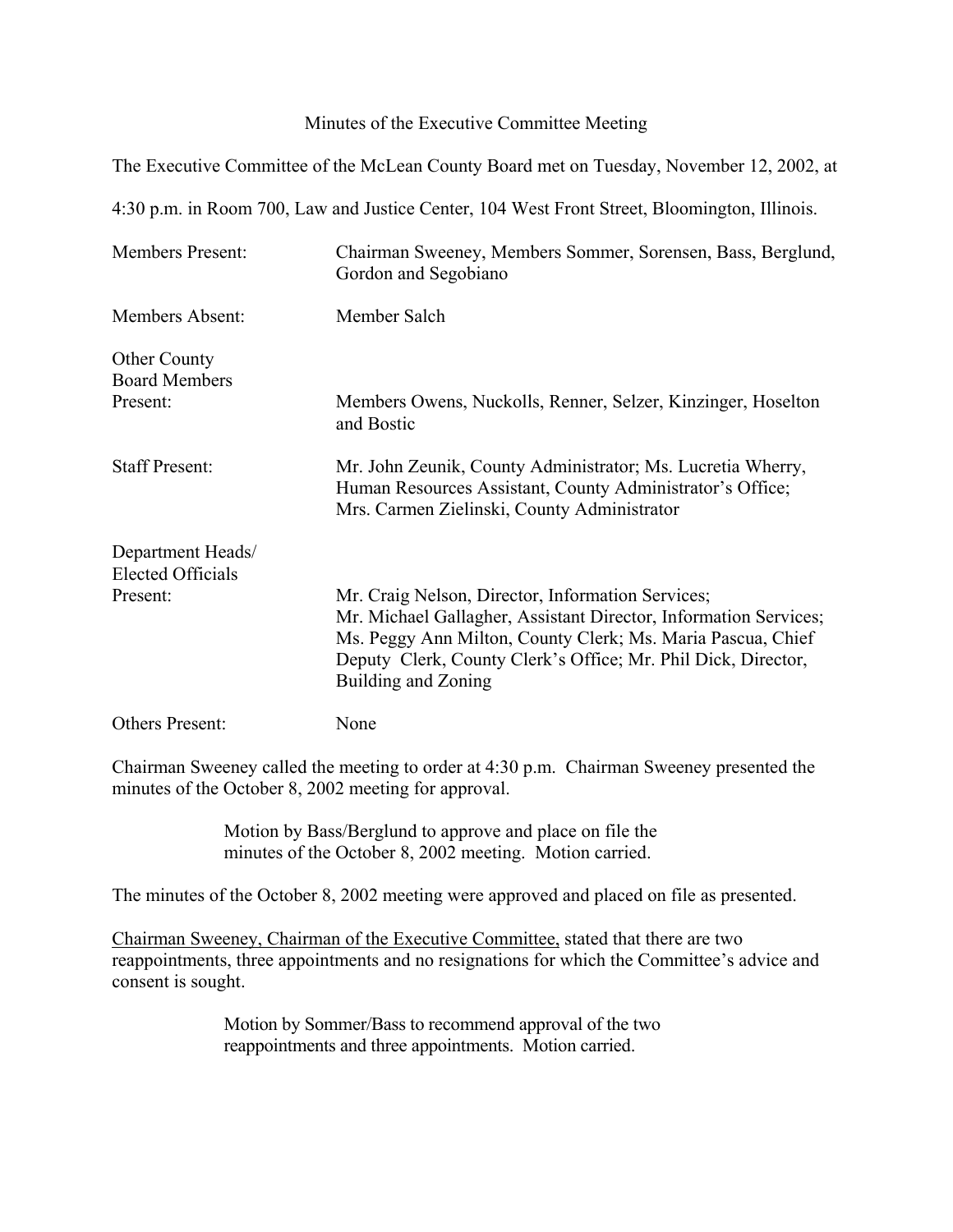Chairman Sweeney stated that there will be an introduction and presentation by the three candidates who are seeking appointment to the State's Attorney position for the balance of the

Minutes of the Executive Committee Meeting November 12, 2003 Page Two

term of office. Chairman Sweeney explained that each of the three candidates will have five minutes for their presentation to the Committee and then will answer any questions presented by Committee and members of the County Board.

Mr. W. Keith Davis, attorney at law, addressed the Committee. Mr. Davis noted that he has practiced criminal law in McLean County and surrounding counties for the last nineteen years and is a member of the District 87 School Board. Mr. Davis was an Assistant State's Attorney for McLean County from 1984 through 1990. Mr. Davis said he was seeking the position of McLean County State's Attorney because the office needs a new direction. Mr. Davis believes the State's Attorney's Office could make do with fewer employees, including attorneys. Mr. Davis commented that the State's Attorney's Office has too much fluff and not enough muscle. He wants to make a strong, lean State's Attorney Office.

Chairman Sweeney asked if any member had any questions for Mr. Davis. Mr. Renner asked that based on a recent article published in The Pantagraph, what is Mr. Davis outlook regarding gang activities and crimes. Mr. Davis answered that gang violence in McLean County is almost directly related to drugs and can only be addressed with serious law enforcement. This serious law enforcement process needs to begin with the State's Attorney's Office method of defining the risk level of these types of crimes right from the start.

Mr. Sommer stated that it is the State's Attorney's responsibility to manage and charge a case and this decision ultimately impacts the Courts, Public Defender, Circuit Clerk and the Jail. With the reduction of size Mr. Davis is proposing, how will this reduction effect the other departments that are directly involved with the cases. Mr. Davis answered that the State's Attorney's Office can immediately impact the population of the jail. One of the primary functions of a prosecutor is to make recommendations regarding bond options for the offender. Mr. Davis noted that for every "low level" offender placed in jail, a "high level" offender can not be held in jail.

Mr. Owens referred to the Alternative to Jail program being considered. Mr. Owens asked if Mr. Davis was in favor or opposed to any of the options being researched by the Alternative to Jail Committee. Mr. Davis replied that he favors Diversion Programs because it is another means of re-directing offenders. Mr. Davis estimated that it cost \$29,000.00 a year to house an inmate in jail. By using diversion programs, some of the \$29,000.00 can be used for other measures in the law enforcement process. Chairman Sweeney thanked Mr. Davis for his presentation.

Chairman Sweeney invited Ms. Teena Griffin to make her presentation to the Committee. Ms. Griffin stated that she has been training for the State's Attorney's position for over eighteen years. She started working for the McLean County State's Attorney's Office in 1984 as an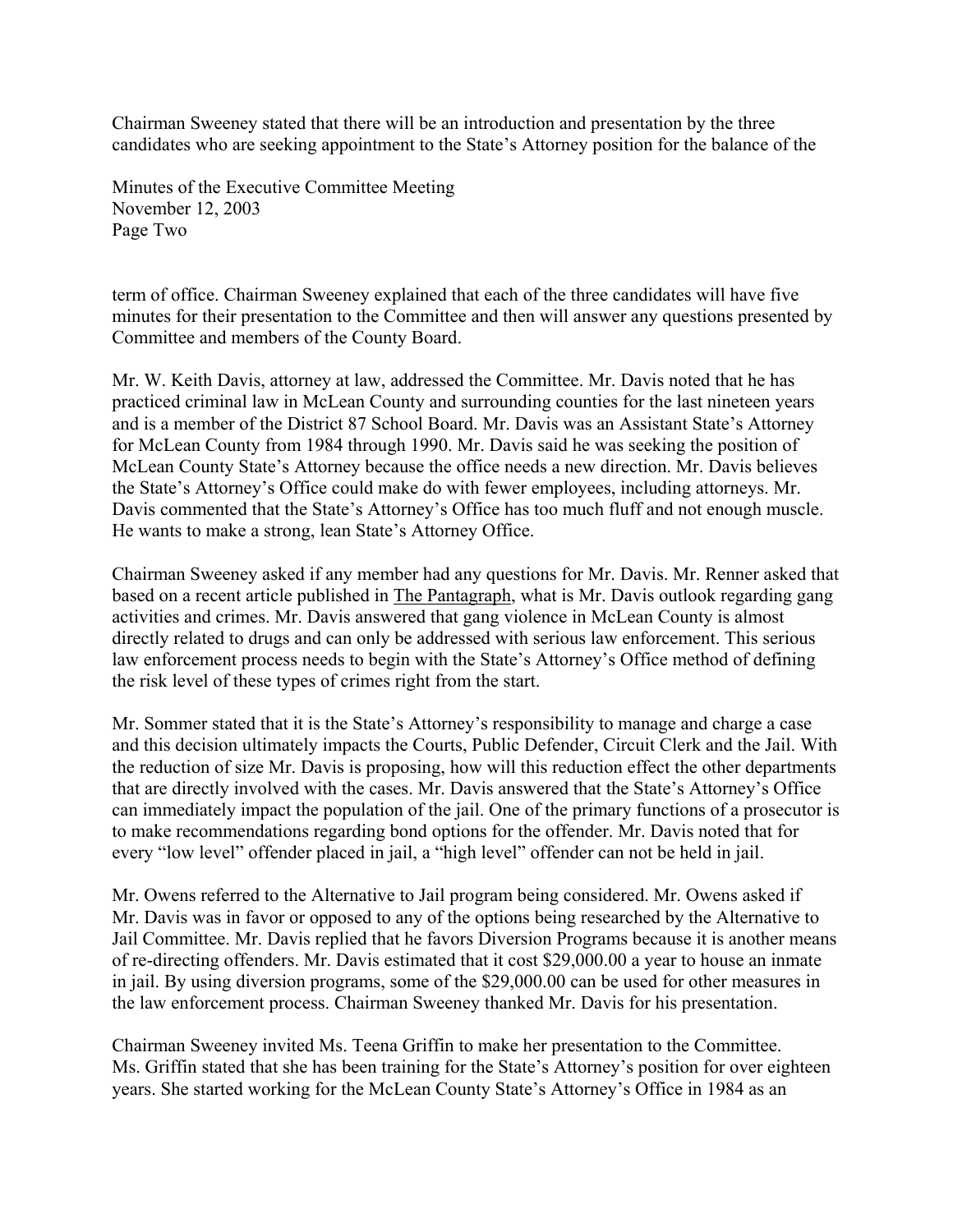Assistant's State's Attorney in the Traffic Division. Ms. Griffin stated that her experience has allowed her to develop a vision statement for the McLean County State's Attorney's Office. Her

Minutes of the Executive Committee Meeting November 12, 2003 Page Three

vision statement includes the implementation of an Accelerated Disposition program for felony cases that meets the criteria for reduced charges; the reorganization of the supervisory structure of the State's Attorney's Office in order to provide more accountability, and to continue the use and expansion of court alternative programs for first-time offenders. Ms. Griffin said that she is the only candidate that would not need transition time, since she knows the strengths and weaknesses of the State's Attorney's Office.

Mr. Sommer stated that it is the State's Attorney's responsibility to manage and charge a case ultimately reflects on the Courts, Public Defender, Circuit Clerk and the Jail. Mr. Sommer asked Ms. Griffin for her thoughts regarding the State's Attorney's responsibilities. Ms. Griffin answered that it is the State's Attorney's responsibility to screen each and every case in order to determine the appropriate changes.

Mr. Owens referred to the Alternative to Jail program being considered. Mr. Owens asked if Ms. Griffin was in favor or opposed to any of the options being researched by the Alternative to Jail Committee. Ms. Griffin answered that just because an offender is considered non-violent does not mean that offender should not be in jail. Repeat offenders need to be dealt with no matter the level of their crime. An Electronic Monitoring Program, personal recognizance bonding, and telephone reminder calls are methods that can be used to help reduce the number of inmates in the jail.

Mr. Renner asked that based on a recent article published in The Pantagraph, what is Ms. Griffin's outlook regarding gang activities and crimes in McLean County. Ms. Griffin answered that she has been certified as a member of the Capital Litigation Trial Bar and Lead Counsel on twenty-two murder cases. In many of those cases, gang related involvement was present.

Chairman Sweeney welcomed Mr. William Yoder, attorney at law. Mr. Yoder stated that his experience as both a prosecutor and a defense lawyer would give him significant knowledge for the position of State's Attorney. Mr. Yoder stated that he would like to create a Drug/Vice Unit while assigning an additional attorney to prosecute drug-related offenses. Mr. Yoder believes that the State's Attorney's Office needs an aggressive stance on gang crime and needs to screen cases more thoroughly to avoid wasting valuable prosecutor time.

Mr. Sommer stated that it is the State's Attorney's responsibility to manage and charge a case ultimately reflects on the Courts, Public Defender, Circuit Clerk and the Jail. Mr. Yoder agrees that the high population of the County Jail is a problem that can be dealt with through better bond settings, case screening, monitoring programs, etc. Mr. Yoder noted that 35% of the court cases are dismissed or knocked down to a misdemeanor level. Reducing cases going in front of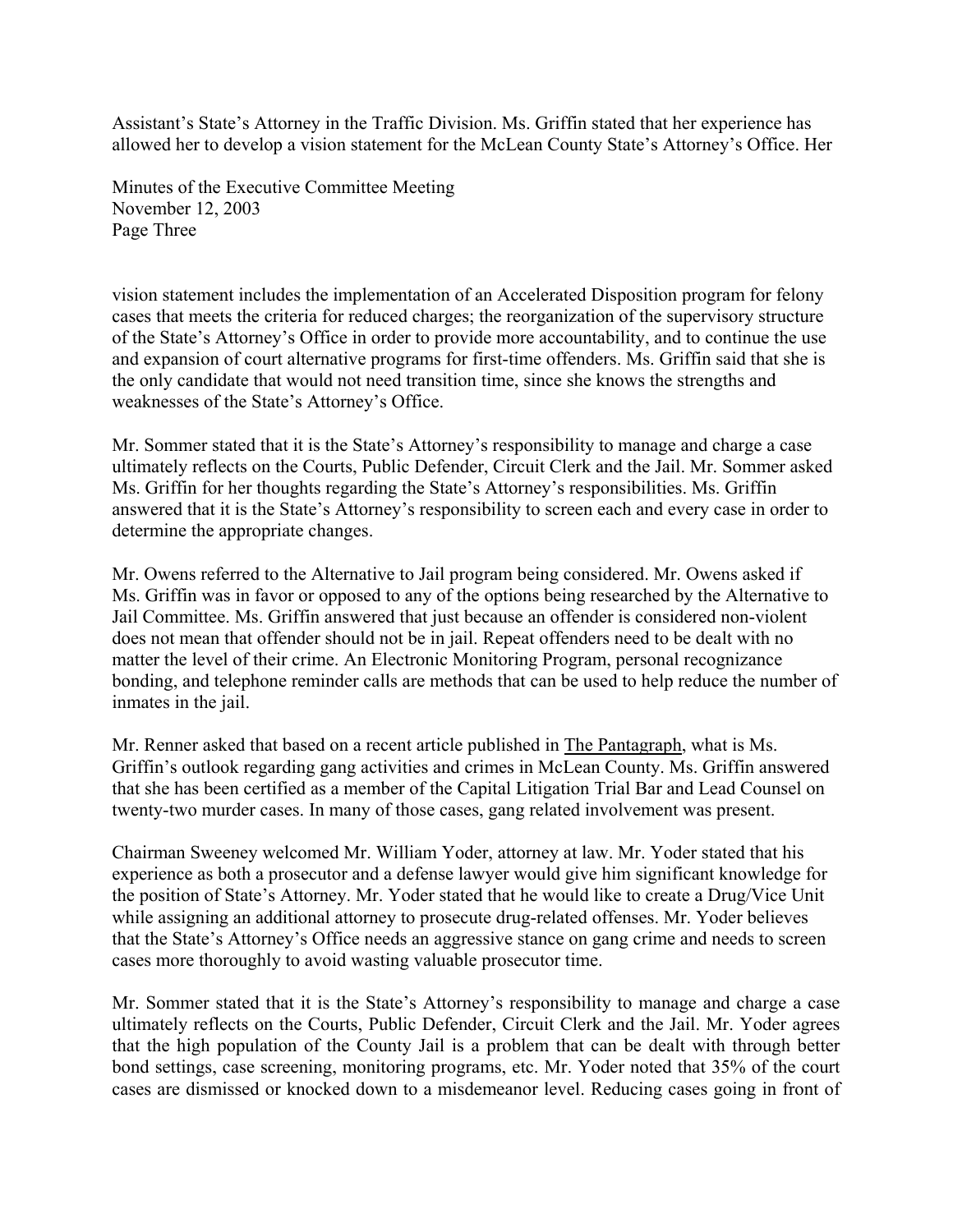the judges will reduce the population in the jail and provide savings to all of the departments involved in the justice system.

Minutes of the Executive Committee Meeting November 12, 2003 Page Four

Mr. Renner asked that based on a recent article published in The Pantagraph, what is Mr. Yoder's outlook regarding gang activities and crimes in McLean County. Mr. Yoder stated that offenses related to drugs need to be dealt with forcefully in order to remove drug dealers and gangs from McLean County. Mr. Yoder noted that by reassigning staff in the State's Attorney's Office, a drug/vice unit can be implemented to help the law enforcement agencies reduce the availability of drugs within the community.

Mr. Owens referred to the Alternative to Jail program being considered. Mr. Owens asked if Mr. Yoder was in favor or opposed to any of the options being researched by the Alternative to Jail Committee. Mr. Yoder answered that he encourages the use of drug treatment programs for minor drug offenses. Mr. Yoder stated that ordering offenders to perform community service as a form of payment for their offense is another way to redirect offenders. Chairman Sweeney thanked Mr. Yoder for his presentation.

Chairman Sweeney noted that he has met with the three candidates. At this time, Chairman Sweeney invited all the Board Members to contact him via telephone, e-mail or letter with any comments or recommendations for the State's Attorney position.

Chairman Sweeney presented a Request for Approval of a Proclamation declaring the Official Christmas Ornament for the City of Bloomington, Town of Normal and McLean County, Illinois.

> Motion by Bass/Sommer to recommend approval of a Proclamation declaring the Official Christmas Ornament for the City of Bloomington, Town of Normal and McLean County, Illinois. Motion carried.

Chairman Sweeney presented a Request for Consideration of a Policy stating that Meetings should not be scheduled on Election Night in the Law and Justice Center during the year 2003.

Ms. Peggy Ann Milton, County Clerk, addressed the Committee. Ms. Milton referred to her request to not have any meetings scheduled in the Law and Justice Center during election nights. Ms. Milton commented that it is a priority to reduce personnel and the public to a bare minimum on election nights and to maintain the integrity of the ballots. Mr. Sorensen commented that the Finance Committee met past 7:00 p.m. on November 5, 2002, which was election night.

Mr. Gordon made reference to the table of contents in the Executive Committee agenda where it states the request is for the year 2003 only. Mr. Gordon asked for clarification, is the request just for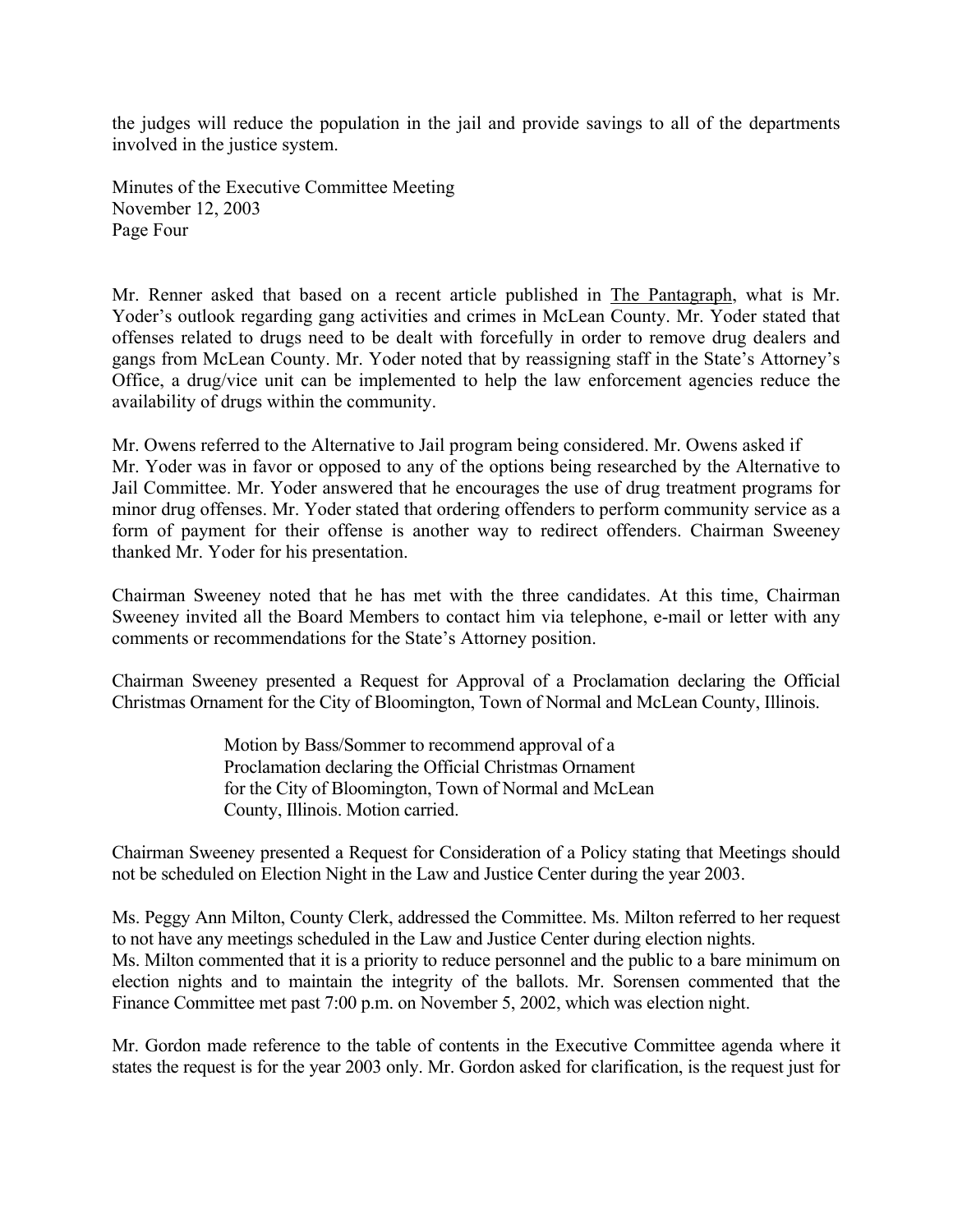anytime there is an election night or just during next year. Mr. Zeunik clarified that the request proposed by the County Clerk specified an election night in the Law and Justice Center, which

Minutes of the Executive Committee Meeting November 12, 2003 Page Five

limits the request to 2003, since offices will be residing in the new Government Center in 2004. The policy being requested tonight is specific to the Law and Justice Center for the year 2003. Ms. Milton would like to make the request inclusive of the new Government Center starting in 2004. Chairman Sweeney noted that in the Government Center, two governments will share the space and approving this policy to include both is not a possible. At this time, Chairman Sweeney recommended that this request be limited to just one year, consisting of the remainder of year 2002 and all of 2003.

Mr. Phil Dick, Director, Building and Zoning, stated that this was the first time he was aware of a problem existing regarding the use of the County Board Room during election nights. Zoning Board meetings have been scheduled on election nights for many years now. Mr. Dick stated that there are seven Zoning Board members from throughout the County with multiple occupations. They have adjusted their schedules to accommodate the Zoning Board meetings at specified times for all of these years. At this time, Mr. Dick is asking the Executive Committee to reconsider request for a "blanket policy" of not scheduling any meetings during election nights. Mr. Dick suggested that the reservation of the County Board Room be strictly coordinated through the County Administrator's Office in order to prevent any future problems.

Mr. Sommer asked if the rationale behind this request was due to a security issue that occur. Ms. Milton answered that this request is based on reducing some of the issues faced by her Department regarding security and integrity of the ballots and election materials.

> Motion by Sorensen/Segobiano to recommend consideration of a Policy stating that Meetings should not be scheduled, after 4:00 p.m., on Election Night in the Law and Justice Center during the year 2003. Motion carried.

Chairman Sweeney presented a Request for Approval a Warranty Contract with STL Technologies for Computer Repair and Support Services. Mr. Craig Nelson, Director, Information Services and Mr. Michael Gallagher, Assistant Director, Information Services, were present. Mr. Nelson stated that for warranty work on Compaq Computers, the parts are covered by the warranty, but the labor has to be performed by an authorized vendor.

> Motion by Sommer/Sorensen to recommend approval of Warranty Contract with STL Technologies for Computer Repair and Support Services. Motion carried.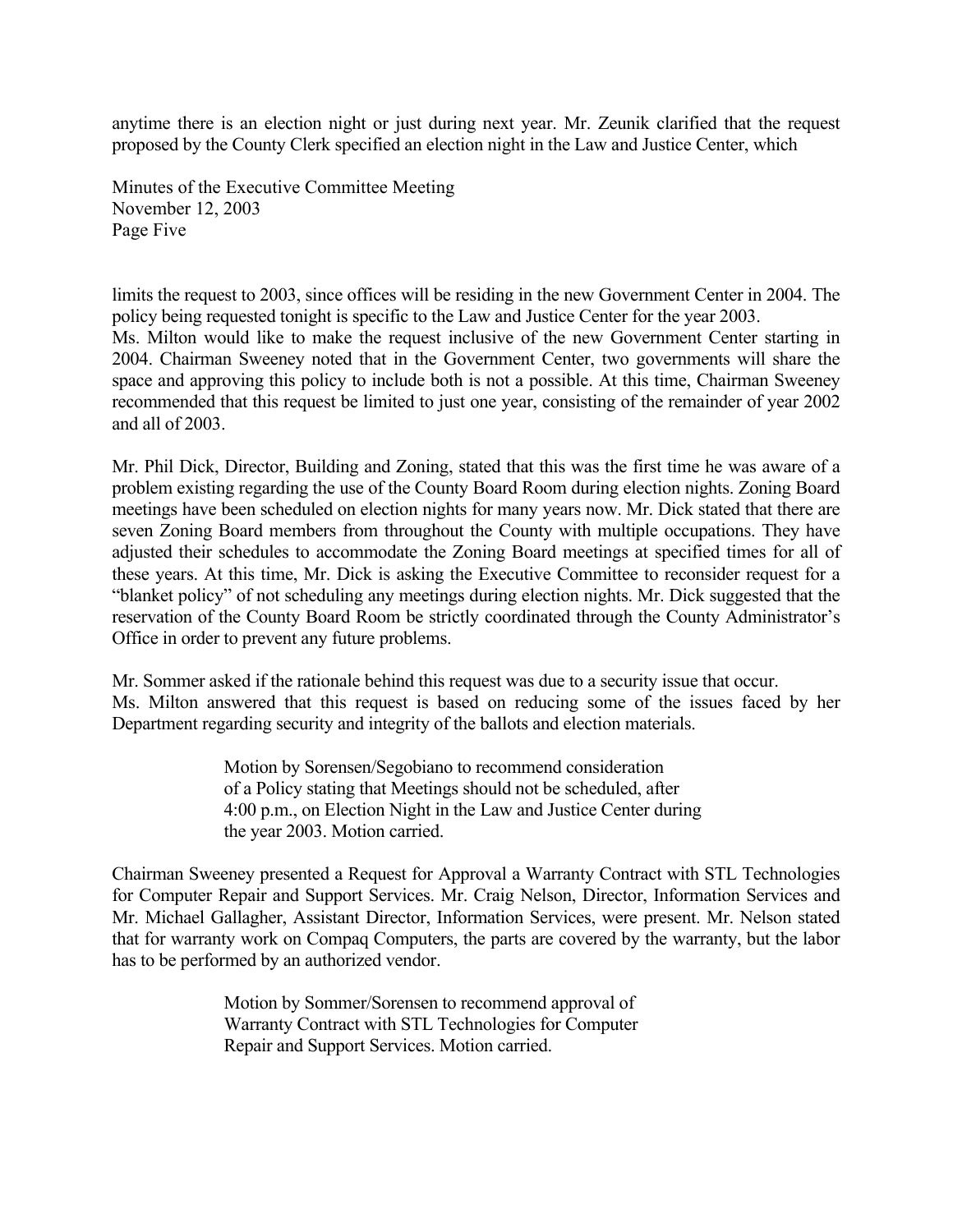Mr. Nelson presented a Request for Approval to Adopt a Virtual Private Network (VPN) Policy. This policy would allow a County employee to work from home. In order to participate, the employee must first read and sign an agreement to follow the established rules.

Minutes of the Executive Committee Meeting November 12, 2003 Page Six

> Motion by Gordon/Sorensen to recommend approval of the Virtual Private Network (VPN) Policy. Motion carried.

Mr. Nelson explained that the phrase "strong password" requires the mixing of lower case, upper case and alphanumerical digits in the password. This will guarantee a high level of security.

Motion carried.

Mr. Nelson presented a Request for Approval of a Wireless Communications Policy. This policy sets a standard for encryptions regarding the connections used with the County Network.

> Motion by Sommer/Berglund to recommend approval of a Wireless Communications Policy. Motion carried.

Chairman Sweeney referred to the review of Fiscal Year 2003 Departmental Budgets. Mr. Zeunik referred to the Information Services Department 0043. Mr. Zeunik stated that the Total Operating Budget for the Information Services Department is \$1,939,858.00, reflecting an increase of 8.82%.

Mr. Zeunik noted the decrease in the Personnel line item account of a 1.00 FTE Computer Operator I and the addition of a 0.50 FTE Data Security Specialist. Under the Contractual, Software License Agreement line item account 750.0004, has increased from \$12,250.00 in the Fiscal Year 2002 Adopted Budget to \$67,000.00 in the Fiscal Year 2003 Recommended Budget. This increase is based on the following: Norton Anti-Virus - \$10,000.00; ArcView upgrade for Building & Zoning - \$400.00; PAMSPro Universal License - \$20,000.00; Microsoft Office XP - \$35,000.00. Also under Contractual, Contract Services line item account 706.0001 has increased from \$460,000.00 in the Fiscal Year 2002 Adopted Budget to \$645,000.00 in the Fiscal Year 2003 Recommended Budget. This increase is based on Contractual and Intergovernmental Agreements IJIS Work on Civil, Probation, and Juvenile, and the County share of Geographic Information System (GIS) development and implementation costs. Software Maintenance Contract line item account 750.0005 has increased from \$65,000.00 in the Fiscal Year 2002 Adopted Budget to \$72,000.00 in the Fiscal Year 2003 Recommended Budget. This increase is based on the contract for New World Financial Systems - \$18,400.00; ORACLE software - \$37,163.00; Smartnet Pix – 2 at \$1,500.00/each for 3 years - \$3,000.00, and SmartNet Router - \$3,000.00.

> Motion by Sommer/Berglund to recommend tentative approval of the Fiscal Year 2003 Recommended Budget for the Information Services Department.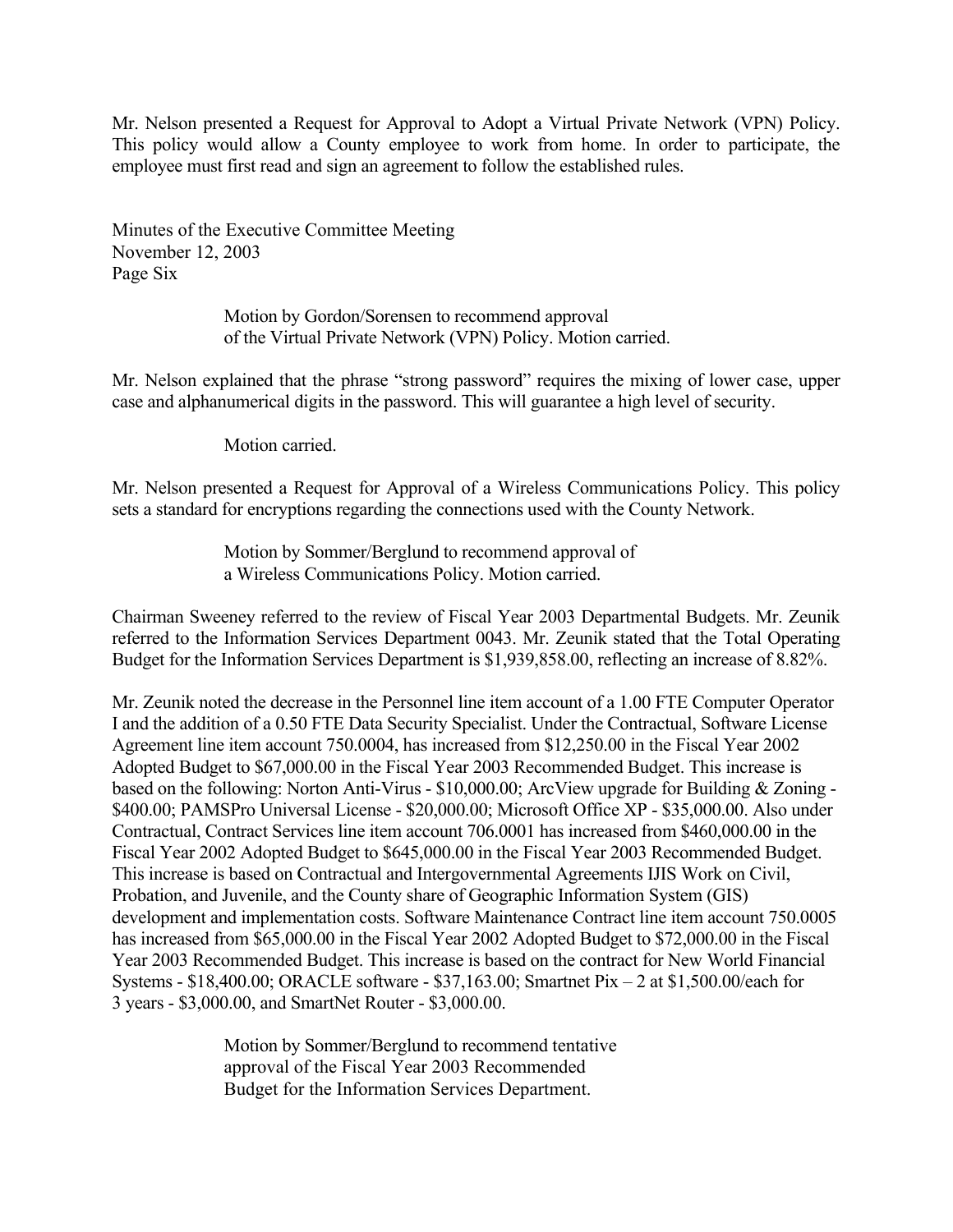Motion carried.

Mr. Zeunik referred to the County Administrator's Office. Mr. Zeunik noted that the total recommended budget is \$391,758.00, reflecting a 4.23% increase. There is a slight change in the

Minutes of the Executive Committee Meeting November 12, 2003 Page Seven

FTE Staffing Level in the Fiscal Year 2003 Recommended Budget where the position of Human Resources Assistant is reduced from 1.00 FTE to 0.80 FTE. A significant increase in the Administrator's Office budget can be found in the Auditing/Accounting Services line item account 784.0001 which increased from \$50,000.00 in the Fiscal Year 2002 Adopted Budget to \$65,135.00 in the Fiscal Year 2003 Recommended Budget. This increase is based on the three-year contract approved by the County Board for outside auditing services with Clifton Gunderson. The Fiscal Year 2002 audit fee includes professional services such as General Audit for all County funds - \$55,735.00; AOIC Audit for the Circuit Clerk's Office - \$5,000.00; and consulting services for the implementation of the GASB 34 standard - \$4,400.00.

> Motion by Gordon/Sommer to recommend tentative approval of the Fiscal Year 2003 Recommended Budget for the County Administrator's Office. Motion carried.

Mr. Zeunik discussed the County Board Budget. Mr. Zeunik noted that the General Property Taxes line item account 401.0001 has increased from \$5,945,737.00 in the Fiscal Year 2002 Adopted Budget to \$6,426,320.00 in the Fiscal Year 2003 Recommended Budget. The increase in the General Fund Property Tax Levy is based on the final 2001 adjusted Equalized Assessed Valuation of \$2,434,817,683.00. The projected 2002 Equalized Assessed Valuation of \$2,770,325,723.00 reflects a 5.76% increase over the previous year. The adjusted Equalized Assessed Valuation, which is used to compute the tax rate, is projected at \$2,570,755,800.00 which is an increase of 5.93% over the prior year. The proposed General Fund property tax levy would result in a tax rate of \$0.24998 per \$100 of equalized assessed valuation. The statutory maximum tax rate is \$0.25000 per \$100 of equalized assessed valuation. Mr. Zeunik also noted that the Contingent line item account 760.0001 has decreased from \$20,000.00 to \$0.00 in the Fiscal Year 2003 Recommended Budget. This decrease reflects the tight Fiscal Year 2003 General Fund budget. Mr. Zeunik stated that no one can express absolute confidence that the three major sources of revenue from the State of Illinois will in fact reach the projected figure in the Fiscal Year 2003 Recommended Budget.

Mr. Segobiano asked why there needs to be any funding in the Schooling/Conference line items and how are the discussion going regarding the equipment and personnel problems in MetCom.

Mr. Zeunik answered that the Schooling/Conference line item issue is an issue that the Executive Committee needs to address. Regarding the equipment and personnel problems, Mr. Zeunik stated that expenses have been held to a minimum and the projected increase for MetCom is just 1%. In regards to the Operational issue in MetCom, a new Interim Director is in place and new trainees are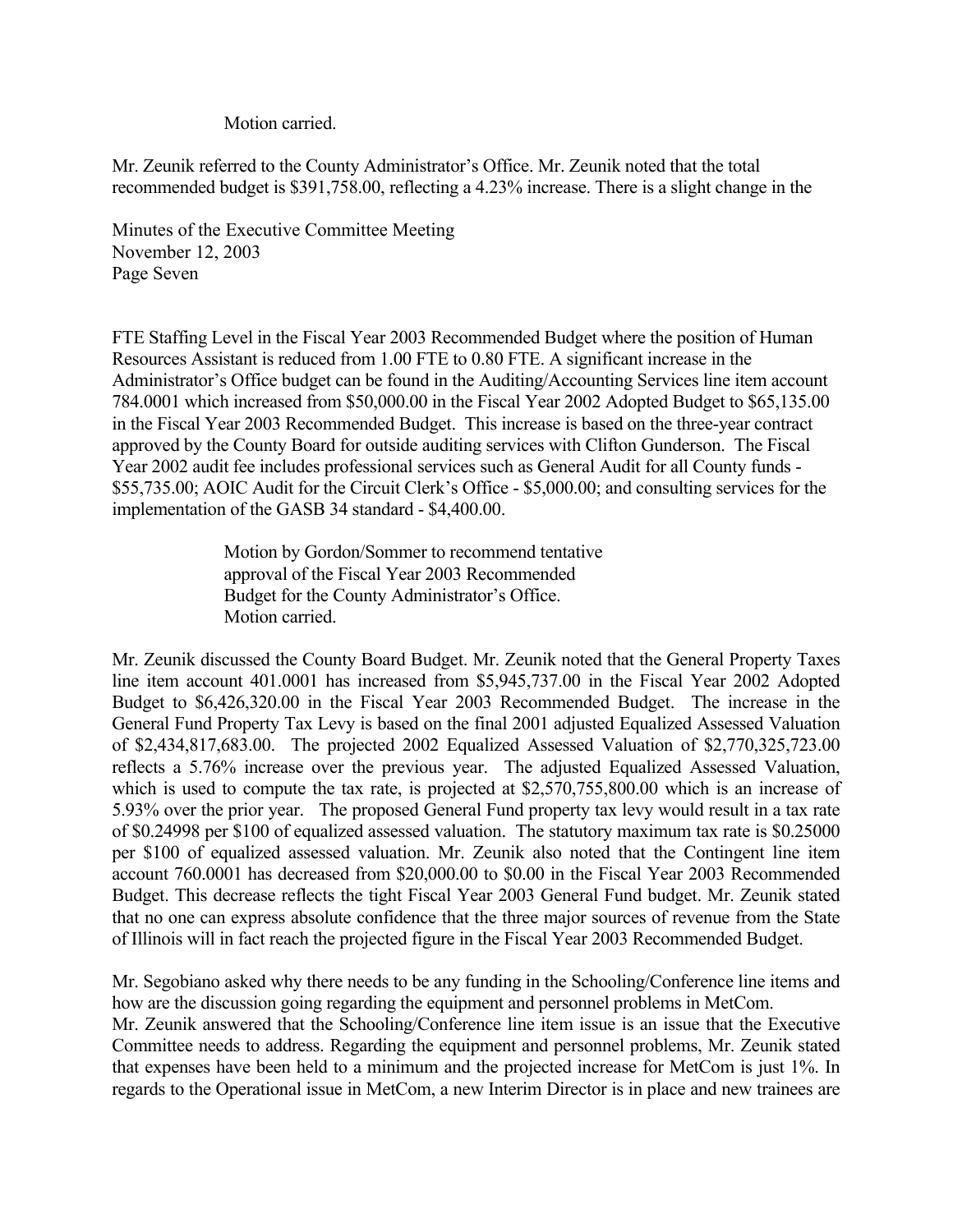being added to the schedule, thus alleviating the high rate of overtime and increasing the quality of service being provided.

Minutes of the Executive Committee Meeting November 12, 2003 Page Eight

> Motion by Sommer/Bass to recommend tentative approval of the Fiscal Year 2003 Recommended Budget for the County Board 0001. Motion carried.

Mr. George Gordon, Chairman of the Land Use and Development Committee, presented no items for action at this time.

Ms. Diane Bostic, Vice Chairman of the Property Committee, presented no items for action at this time.

Mr. B.H. "Duffy" Bass, Chairman of the Transportation Committee, presented no items for action at this time.

Mr. Matt Sorensen, Chairman, Finance Committee, presented a request approval of proposed Amendments to the County's Food Ordinance, Health and Sanitation Ordinance, and Animal Ordinance for the Health Department.

> Motion by Sorensen/Berglund to recommend approval of proposed Amendments to the County's Food Ordinance, Health and Sanitation Ordinance, and Animal Ordinance for the Health Department. Motion carried.

Mr. Sorensen presented requests for approval to fill Vacant Positions in the Circuit Court's Office, County Clerk's Office and the County Administrator's Office.

> Motion by Sorensen/Berglund to recommend approval of the request to fill Vacant Positions in the Circuit Court's Office, County Clerk's Office and the County Administrator's Office. Motion carried.

Mr. Sorensen presented an Emergency Appropriation Ordinance Amending the Fiscal Year 2002 Combined Annual Appropriation and Budget Ordinance for the Veterans Assistance Fund 0136, Veterans Assistance Office 0065.

> Motion by Sorensen/Bass to recommend approval of an Emergency Appropriation Ordinance Amending the Fiscal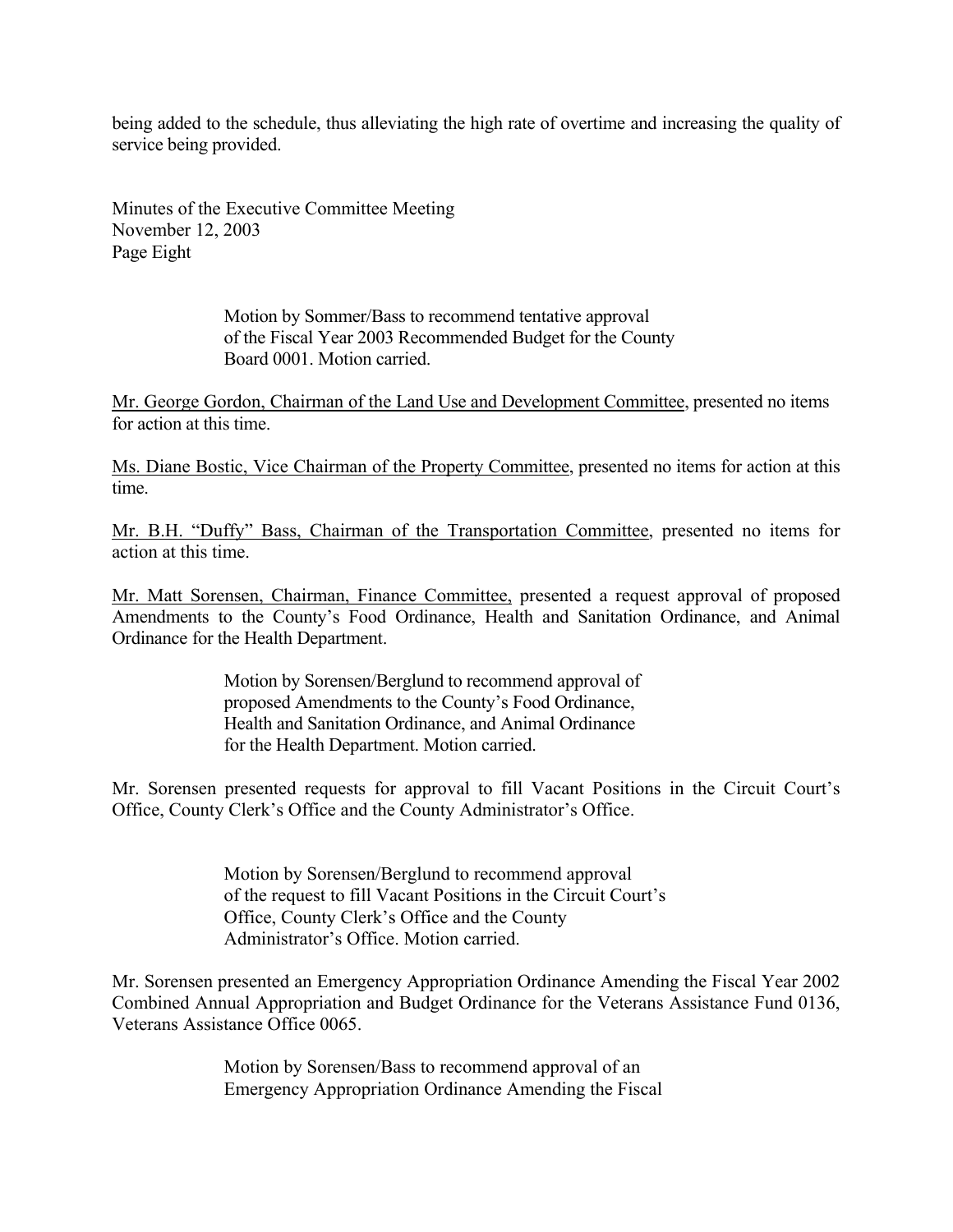Year 2002 Combined Annual Appropriation and Budget Ordinance for the Veterans Assistance Fund 0136, Veterans Assistance Office 0065. Motion carried.

Minutes of the Executive Committee Meeting November 12, 2003 Page Nine

Mr. Sorensen presented a Request for Approval of the Pay Plan for Fiscal Year 2003.

Motion by Sorensen/Berglund to recommend tentative approval of the Pay Plan for Fiscal Year 2003. Motion carried.

Mr. Sorensen presented a Request for Approval of the Position Classification and Pay Range Schedule for Fiscal Year 2003.

> Motion by Sorensen/Berglund to recommend tentative approval of the Position Classification and Pay Range Schedule for Fiscal Year 2003. Motion carried.

Mr. Joe Sommer, Chairman of the Justice Committee, presented a Request for Approval of a Grant from the Department of Nuclear Safety to acquire a Mobile Data Terminal for the E.S.D.A. Department.

> Motion by Sommer/Berglund to recommend approval of a Grant from the Department of Nuclear Safety acquire a Mobile Data Terminal for the E.S.D.A. Department. Motion carried.

Mr. Sommer presented a Request for Approval of a State's Attorney's Appellate Prosecutor Resolution for the State's Attorney's Office.

> Motion by Sommer/Bass to recommend approval of a State's Attorney's Appellate Prosecutor Resolution for the State's Attorney's Office. Motion carried.

Mr. Zeunik noted that a member of the Administrator's Staff, Mr. Terry Lindberg, Assistant County Administrator, is absent. Mr. Lindberg is scheduled to undergo triple-bypass surgery today at OSF St. Joseph Hospital.

Chairman Sweeney referred to the items for consideration of the Fiscal Year 2003 Recommended Budget.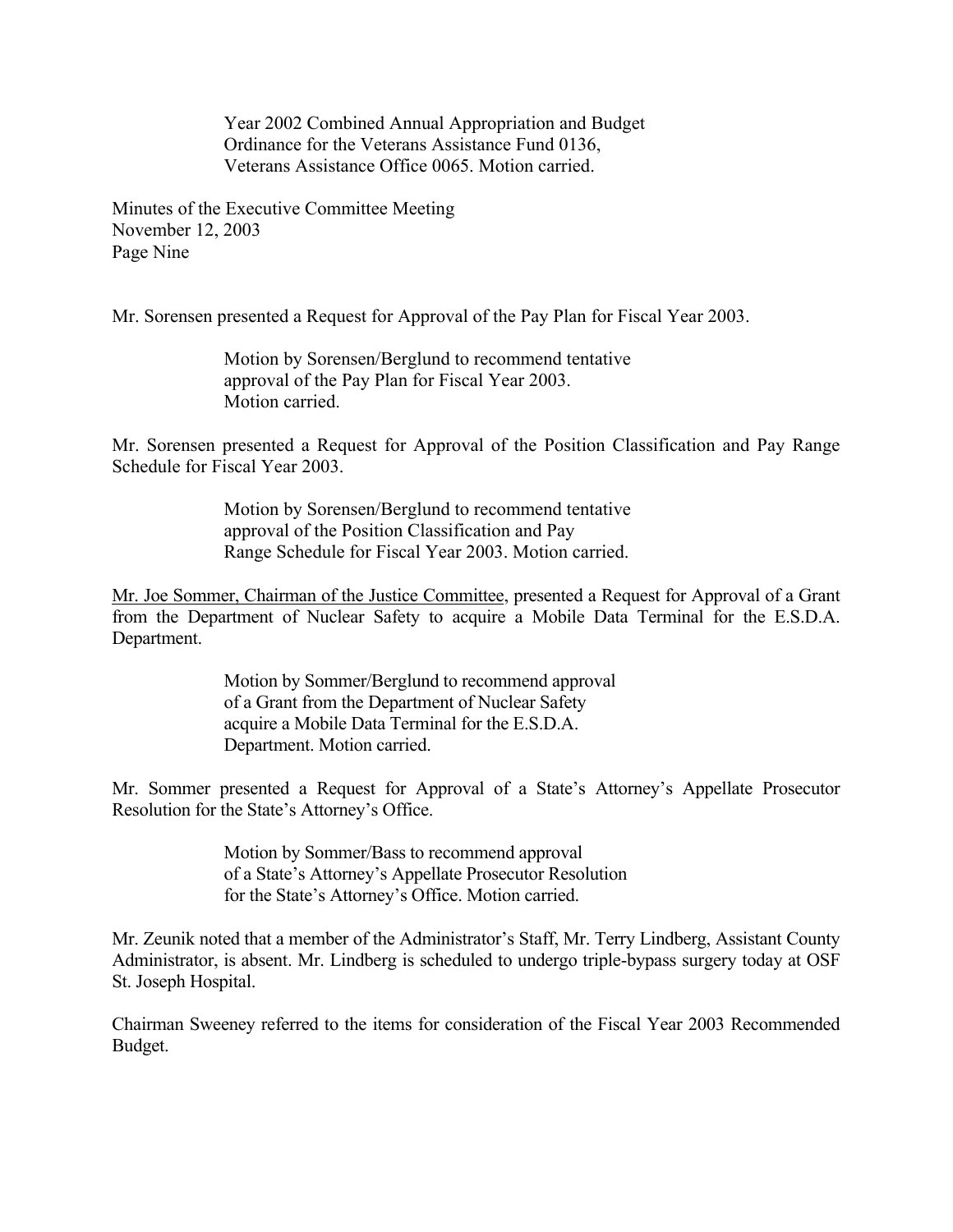Mr. Sommer requested consideration and approval of departmental budgets under the oversight of the Executive Committee.

Minutes of the Executive Committee Meeting November 12, 2003 Page Ten

> Motion by Sommer/Sorensen to tentative recommend approval of the Departmental Budgets under the oversight of the Executive Committee. Motion carried.

Mr. Sorensen requested consideration and approval of departmental budgets under the oversight of the Finance Committee with the exception of the Departmental budget for the Bloomington Election Commission, which is being presented without the recommendation from the Finance Committee.

Mr. Segobiano asked that any requests, whether approved or not, regarding additions or deletions of personnel be acknowledged during these departmental budget considerations.

Mr. Sorensen noted that the Administrator's Office reduced his staffing level by 0.20 FTE. The Treasurer's Office reduced their staffing level by 1.00 FTE. The Supervisor of Assessment Office reduced their staffing level by 1.00 FTE.

> Motion by Sommer/Berglund to recommend approval of the amended Departmental Budgets under the oversight of the Finance Committee. Motion carried.

Mr. Sommer requested consideration and approval of departmental budgets under the oversight of the Justice Committee. Mr. Sommer noted that the State's Attorney's Office reduced their staffing level by 3.0 FTE's and the E.S.D.A. Department reduced their staff level by 0.20 FTE.

> Motion by Sommer/Berglund to recommend approval of the departmental budget under the oversight of the Justice Committee. Motion carried.

Mr. Gordon requested consideration and approval of departmental budgets under the oversight of the Land Use and Development Committee.

> Motion by Gordon/Bostic to recommend approval of the departmental budget under the oversight of the Land Use and Development Committee. Motion carried.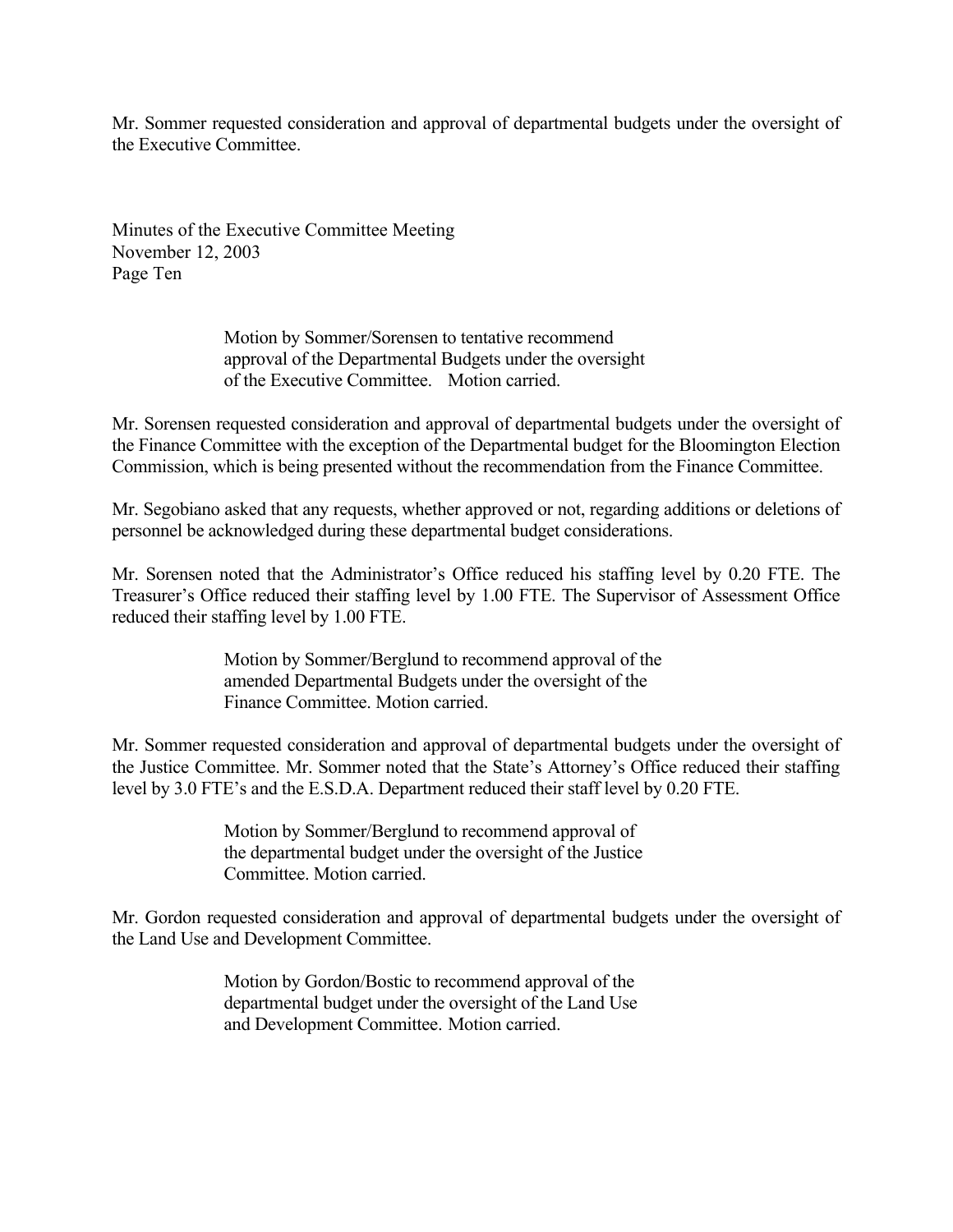Ms. Bostic requested consideration and approval of departmental budgets under the oversight of the Property Committee. Ms. Bostic noted that the Parks and Recreation Department reduced their staffing level by 1.50 FTE's.

Motion by Bostic/Bass to recommend approval of the departmental budgets under the Oversight of the Property Committee. Motion carried. Minutes of the Executive Committee Meeting November 12, 2003 Page Eleven

Mr. Bass requested consideration and approval of departmental budgets under the oversight of the Transportation Committee.

> Motion by Bass/Sorensen to recommend approval of the departmental budgets under the oversight of the Transportation Committee.

Mr. Sorensen noted that on Page 96 of the Executive Agenda, the Highway Department shows an increase of two new Truck Driver/Laborer positions. As a member of the Finance Committee and adhering to the County Board's request of a hiring freeze, the adding of two new positions in the Highway Department can be seen as a contradiction to the other departments that have requested additional staff. Mr. Segobiano agreed with Mr. Sorensen and stated that allowing the Highway Department to use the Motor Fuel Tax Revenue to fund these two new positions, is not equitable when another County Department requested a position which would be funded from an automation fund.

Mr. Bass stated that this request was thoroughly discussed with the members of the Transportation Committee and the Administrator during budget discussions. Mr. Bass stated that this Committee needs to take into account the fact that the County is responsible for a 7.5 miles Towanda-Barnes Road. Mr. Bass noted that the Towanda-Barnes Road is traveled by 13,000 vehicles on any given day and keeping it clean, clear and safe is a major responsibility for the County Highway Department. Mr. Bass explained that temporary/on-call employees called "snowbirds" were hired in the past and they did not provide adequate service. They did not show up when called upon and they did not take care of the equipment.

Mr. Kinzinger commented that as a member of the Finance Committee, requests for new positions have been denied per the motion passed by the County Board placing a hiring freeze in place. Mr. Kinzinger stated that as a member of the County Board, he would vote against approving of the addition of two employees for the County Highway Department.

Chairman Sweeney asked if any other options had been considered by the Transportation Committee when discussing this request. Mr. Owens stated that a lengthy discussion occurred regarding this issue in the Transportation Committee. An option that was discussed in the meeting was the hiring of farmers to perform these duties as needed, but it was discovered that this option would create some problems with the Union. Mr. Owens stated that he plans to vote against this at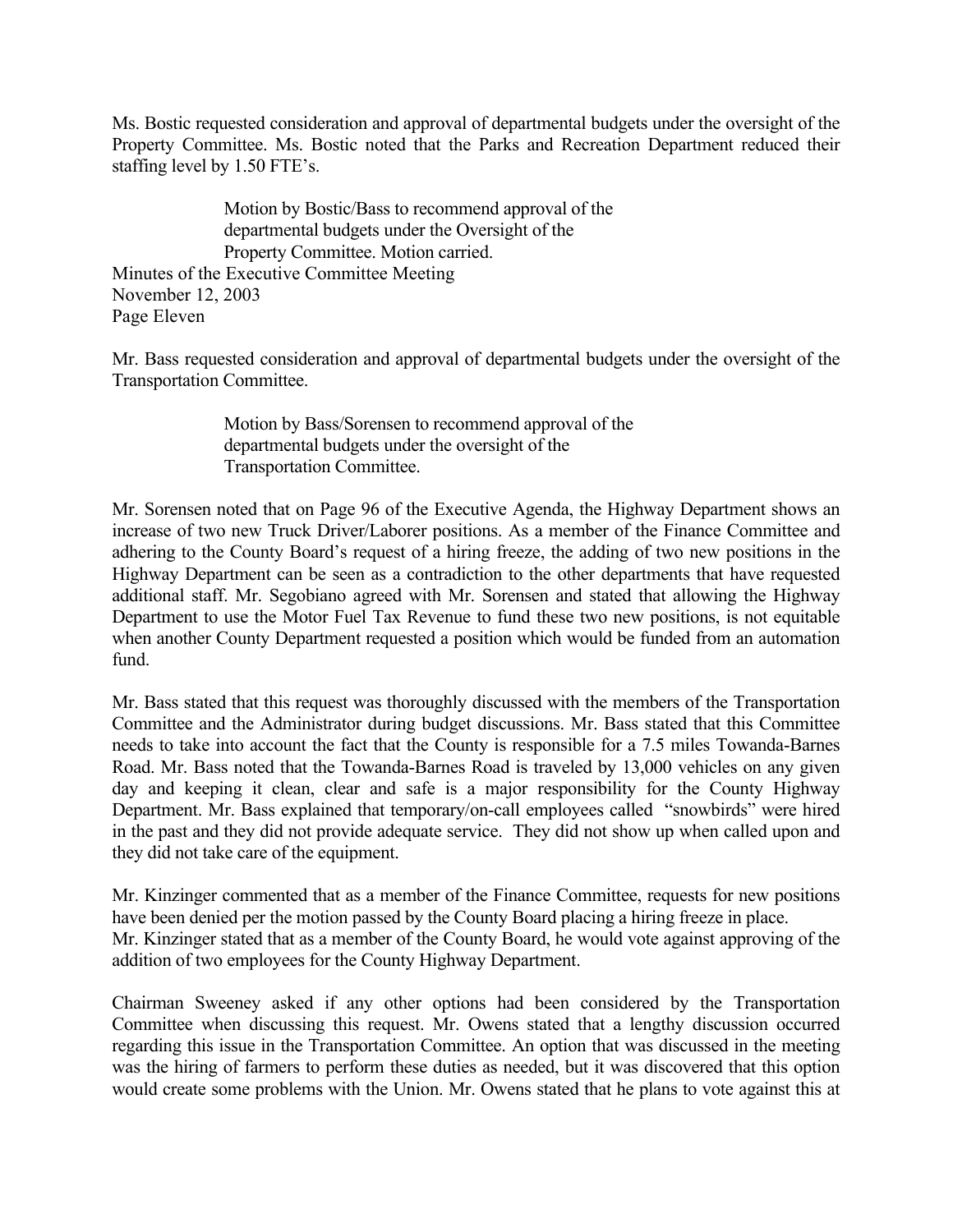the County Board meeting even though he did not object to the request during the Transportation meeting. Mr. Renner stated that consistency regarding these requests needs to be maintained. Even though these positions can be funded from Motor Fuel Tax Revenues, some kind of ripple effect can be expected on the General Fund. Mr. Renner stated that he will probably also vote against this request at the County Board.

Minutes of the Executive Committee Meeting November 12, 2003 Page Twelve

Mr. Hoselton agreed with Mr. Bass explanation of the discussion during the Transportation Committee meeting. Other points were also discussed. One of the points discussed was one of a "probationary period" of six months for these positions. Mr. Hoselton did vote to recommend approval of this request during the Transportation Committee meeting because the overtime rate for the County is very high. The intent for these two positions is to work second shift maintaining Towanda-Barnes Road at a safe level, thus eliminating overtime expenses.

Mr. Gordon presumed that the line of argument being discussed at this time is the basis for the recommendation of this request to the Executive Committee from the Transportation Committee. Mr. Zeunik explained that the Highway Department originally asked for three positions. It was the Administrator's Office opinion that there is no need for the hiring of three new positions. The two positions being recommend are based on the justification and need presented by the Highway Department. The issue in terms of the overall budget actually resulted in the net savings of dollars versus the continuing use of the Occasional/Seasonal line item, which was the approach approved last year and incorporated into the 2002 Adopted Budget. This option did not work very efficiently because there is a need to have people who are qualified and experienced to be behind a snow plow. Also, the Occasional/Seasonal people were considered non-union and issues developed with the union personnel regarding performing duties that were covered by the collective bargaining agreement. Mr. Zeunik noted that the agreement reached at the Transportation Committee meeting was to approve the request for just two new positions, the positions would be considered Union positions and work the second shift. Also, the Occasional/Seasonal line item account would be significantly reduced, with the Summer Help usually hired also reduced.

Mr. Nuckolls asked if the maintenance necessary for Towanda-Barnes Road could be handled by just filling one of the requested positions. Mr. Bass answered that if it is the only way to approve this request, one person help with do the duties, but the safety issue would still be an issue.

Mr. Sommer stated that since the duties being discussed for these positions depends mostly on what the weather is for the day, he is reluctant to breech the hiring freeze imposed by the County Board. Mr. Sommer commented that even though expenses may be surpassed in the overtime line items accounts, new positions will be paid for their work no matter what.

> Motion by Sorensen/Berglund to recommend approval of the Departmental Budgets under the oversight of the Transportation Committee and to remove two FTE positions in the Highway Department fund added to the Fiscal Year 2003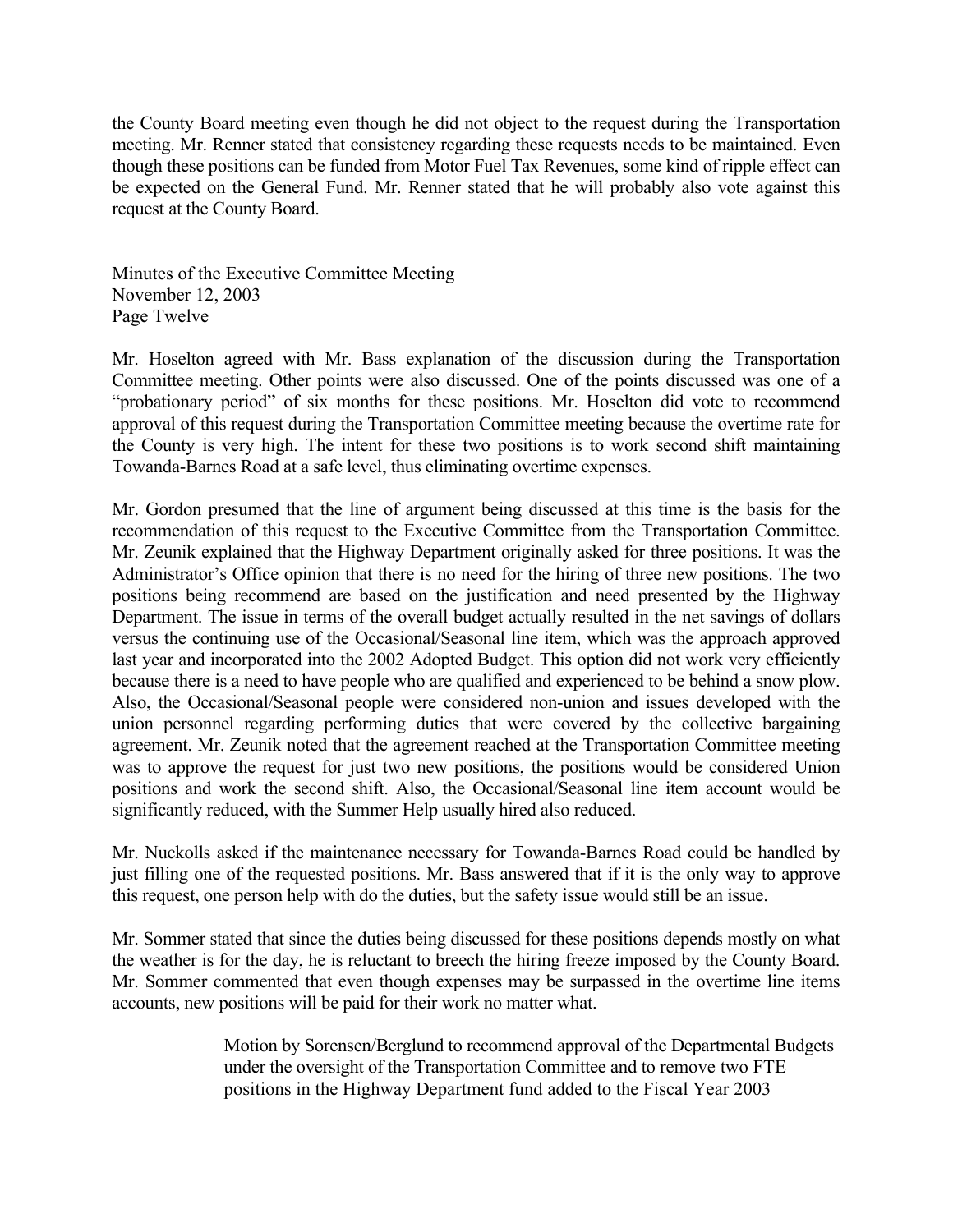Recommended Budget and return of the Occasional/Seasonal line item and the Overtime line item in the Highway Fund to the Fiscal Year 2002 Adopted Budget levels.

Roll Call:

Gordon - No Minutes of the Executive Committee Meeting November 12, 2003 Page Thirteen

| Bostic -    | N <sub>0</sub> |
|-------------|----------------|
| Segobiano - | Yes            |
| Sommer -    | Yes            |
| Bass -      | No             |
| Sorensen -  | Yes            |
| Berglund -  | Yes            |

Chairman Sweeney stated that the motion passes, as amended, by a 4 to 3 vote.

Chairman Sweeney presented requests for approval of the Fiscal Year 2003 Combined Annual Appropriation and Budget Ordinance, as recommended by the Oversight Committees.

> Motion by Sommer/Bostic to recommend approval of the Fiscal Year 2002 Combined Annual Appropriation and Budget Ordinance, as recommended by the Oversight Committees. Motion carried.

Chairman Sweeney presented a Request for Approval of the Proposed 2003 Tax Levy Ordinance for McLean County.

> Motion by Sommer/Bostic to recommend approval of the Proposed 2003 Tax Levy Ordinance for McLean County. Motion carried.

Chairman Sweeney presented a Request for Approval of the Fiscal Year 2003 Full-Time Equivalent Positions Resolution.

> Motion by Sommer/Bostic to recommend tentative approval of the Fiscal Year 2003 Full-Time Equivalent Positions Resolution. Motion carried.

Chairman Sweeney asked whether there were any other Business and Communications matters to address. Hearing none, the bills were presented.